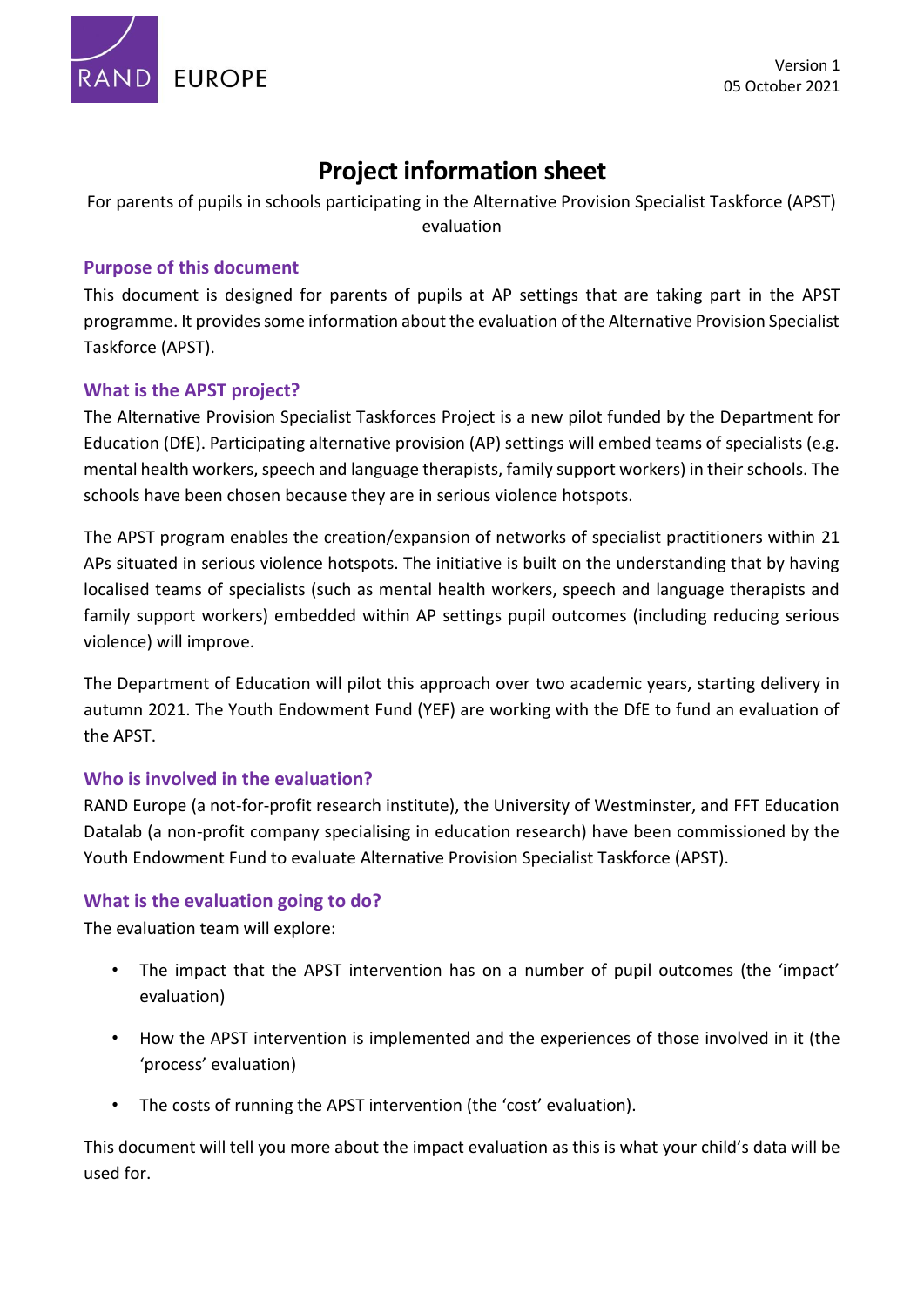**RAND EUROPE** 

#### **How will my child be involved?**

The aim of the APST is to improve educational and lifetime outcomes for pupils in AP settings and to reduce serious violence. The evaluation team will look at whether and how the APST achieves this goal. We will do this by looking at the outcomes of pupils in APST settings compared to those in similar AP settings who are not part of the APST programme.

We will look at various outcomes of pupils: including attendance, post-16 destinations, educational attainment, socio-emotional wellbeing and the reduction of serious violence. We will analyse the data to compare the outcomes for those in the AP settings using APST and those in AP settings **not**  using APST to see if there is a difference.

We will find out about these outcomes through gathering some of your child's data from the AP setting and using data held by the government.

You can find out more about how we will collect, use and safely store your child's data from the accompanying privacy notice.

#### **Does my child need to take part?**

No. It is voluntary to take part in the SDQ and the SRDS data collection. If you or your child prefers that they do not take part, please complete the attached withdrawal form. If your child has not yet completed the tests, this means that they will not do so. If your child has already completed the tests, this will mean that the RAND Europe team deletes their data and does not use it in the evaluation.

Before the SDQ and SRDS data is collected, the teacher will explain the project to your child and that this is voluntary. If your child does not want to take part when asked by the teacher to complete the SDQ and SRDS data collection, then they do not have to. The teacher will explain this to your child as well.

#### **What's the YEF archive?**

The Youth Endowment Fund (YEF) is a fund established by the children's charity Impetus that holds an endowment from the Home Office. The YEF is funding this evaluation.

The YEF aim to prevent children and young people becoming involved in violence, by finding out 'what works' and putting this knowledge into practice. The Youth Endowment Fund (YEF) is a fund established by the children's charity Impetus that holds an endowment from the Home Office. The YEF is funding this evaluation. The YEF aim to prevent children and young people becoming involved in violence, by finding out 'what works' and putting this knowledge into practice.

As part of their work, the YEF hold a data archive. At the end of the project, they will become 'controllers' of the data collected throughout the project. It will be securely transferred into their archive. You can find more information about the YEF archive on the YEF's website: [https://res.cloudinary.com/yef/images/v1625734531/cdn/YEF-Data-Guidance-Participants/YEF-](https://protect2.fireeye.com/v1/url?k=a4d9ac11-fb4294c3-a4d98246-866132fe445e-c1619437db9ae37f&q=1&e=d539bd66-a80b-40cd-ad67-68d08172bb78&u=https%3A%2F%2Fres.cloudinary.com%2Fyef%2Fimages%2Fv1625734531%2Fcdn%2FYEF-Data-Guidance-Participants%2FYEF-Data-Guidance-Participants.pdf)[Data-Guidance-Participants.pdf](https://protect2.fireeye.com/v1/url?k=a4d9ac11-fb4294c3-a4d98246-866132fe445e-c1619437db9ae37f&q=1&e=d539bd66-a80b-40cd-ad67-68d08172bb78&u=https%3A%2F%2Fres.cloudinary.com%2Fyef%2Fimages%2Fv1625734531%2Fcdn%2FYEF-Data-Guidance-Participants%2FYEF-Data-Guidance-Participants.pdf)